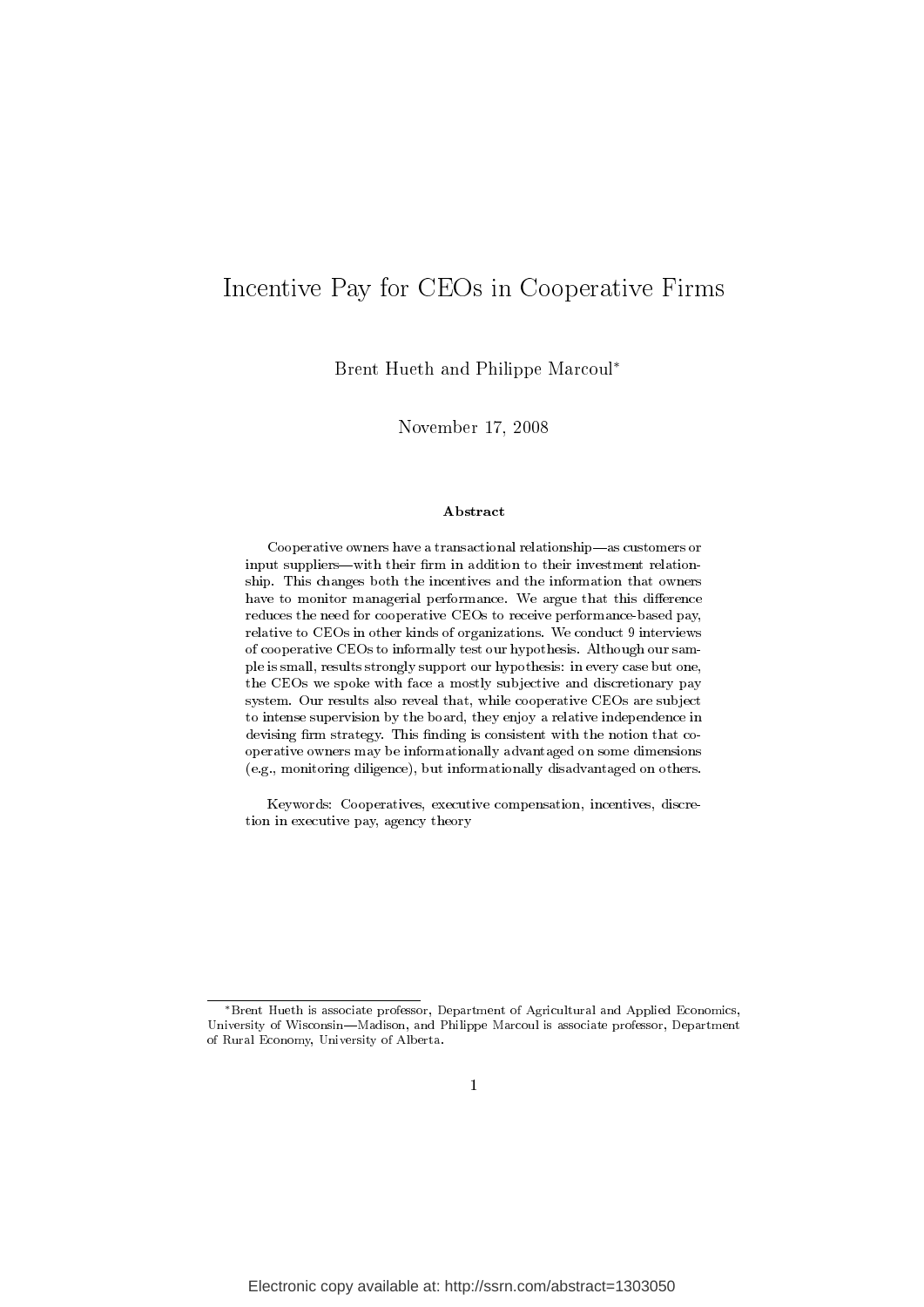# 1 Introduction

Relative to public-stock or private firms, cooperative ownership fundamentally changes the agency relationship between a firm's owners and its manager. By construction, cooperative owners have a transactional relationship—as a customer or input supplier—with their firm in addition to their investment relationship. This changes both the information and incentives that owners have to monitor managerial performance. In some cases (e.g., labor-managed and retail-sales firms), the relevant transactional relationship involves weekly, or even daily, observations of the firm's activities. Moreover, the bundling of the investor and patron roles that occurs with cooperative ownership concentrates two separate economic interests in a single stakeholder group. Doing so arguably enhances owners' individual incentives to monitor managerial performance.

The Board of a cooperative firm arguably also has a distinctive mission, and intrinsic advisory capacity, relative to the Board of a public-stock company. In the United States, for example, a firm that formally incorporates as a cooperative, or that wants to be taxed as a cooperative, faces limits on the extent to which the firm's earnings can be distributed to owners on the basis of their investment stake. Earnings, to the extent that there are any, instead must be distributed based on the quantity of transaction units, or patronage stake. It is therefore reasonable to assume that each owner, in conducting business with a cooperative, seeks to maximize "return on patronage," including both the value from the owner's transactional relationship with the firm, and any earnings distributions that derive from patronage. The advisory capacity of owners in a cooperative firm is distinctive because the owners have very good information about one particular dimension of the firm, but are often ill informed about many other important dimensions (e.g., marketing, finance, human resources). Because only a single class of stakeholders can be owners, management cannot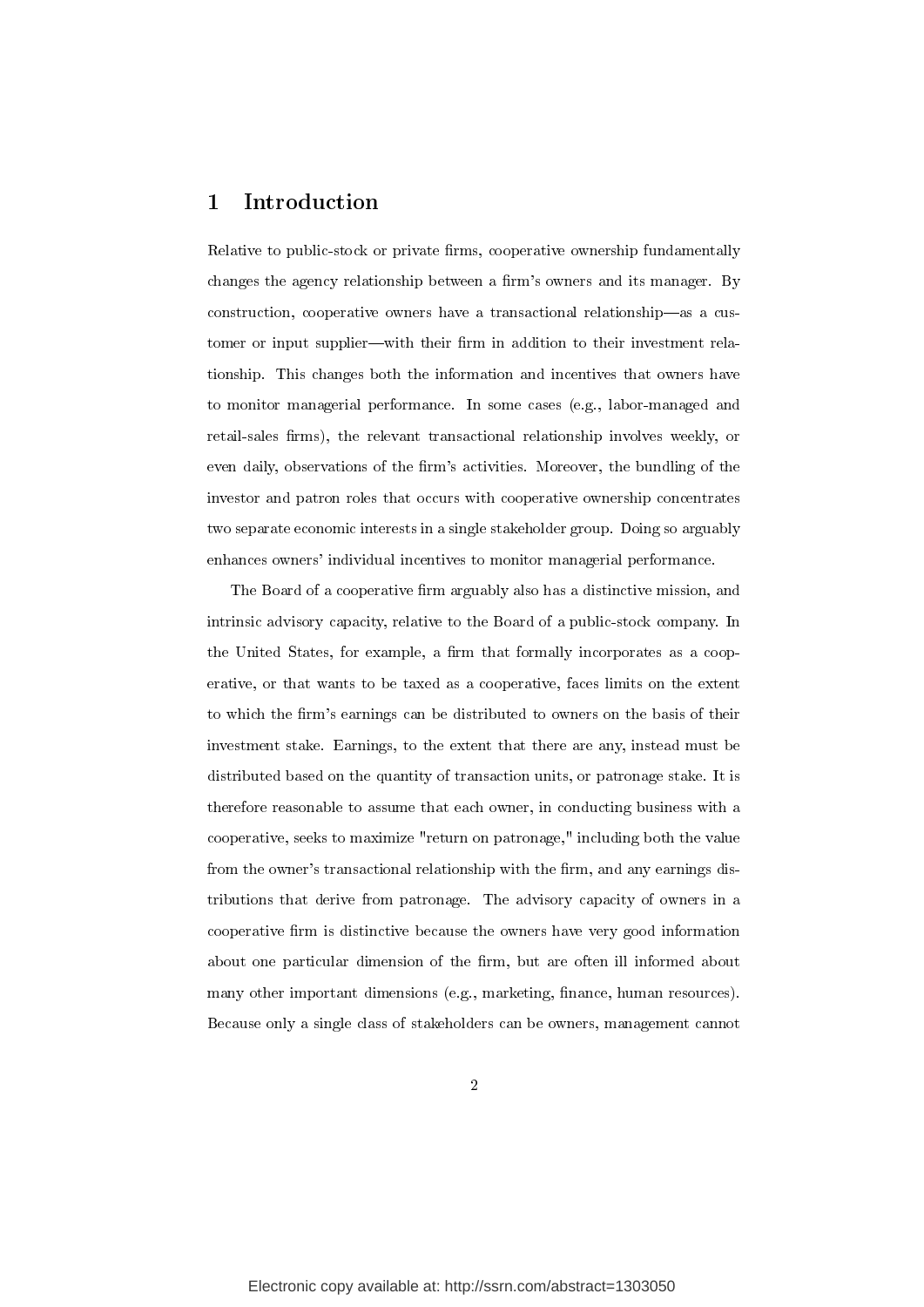seek board participation from a broad range of skills.

There are a variety of reasons why we should expect these differences to alter the structure of CEO compensation in cooperative firms, relative to what is observed under other ownership models. On the one hand, access to better information and heightened incentives for monitoring might lead to more detailed contracts and reliance on a richer set of performance indicators. On the other hand, the close proximity of board members to management, and a relative lack of expertise on key management decisions, might lead to greater reliance on subjective performance evaluation and more managerial autonomy. Similarly, because there typically is heterogeneity across owners in how they value their transactional relationship with the firm, it may be difficult to achieve consensus on the Board regarding specific performance targets. This too may lead to "looser" contracts that allow the manager to accommodate a diverse set of interests.

The purpose of this paper is to flesh these (and other) hypotheses out more fully, and then to provide tentative evidence on the actual structure of CEO compensation in cooperatives with a series of case interviews. On a variety of dimensions, cooperative governance provides a contrast that can be used as an experimental "treatment" to test theory and inform debate about the fundamental forces affecting CEO compensation. Toward this end, we aim to place our work in the broader context of research on CEO compensation across all organizational forms. The relevant literature is vast, so we will focus on the narrower question of how executive performance is (or is not) measured and rewarded.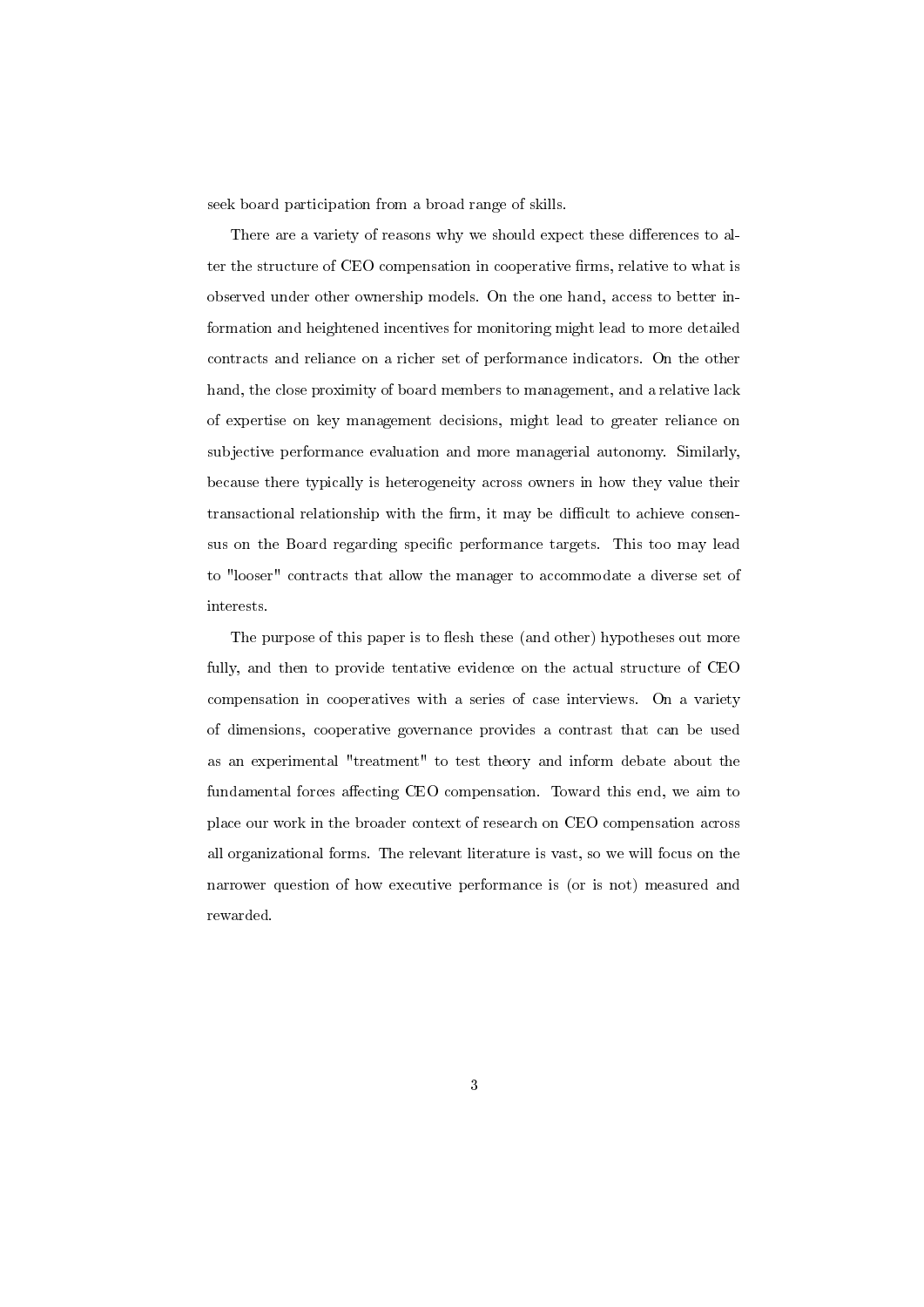# 2 Alternative hypotheses

To further contrast the cooperative ownership model with other forms of ownership, consider the four different corporate forms: public-stock, private, nonprofit, and cooperative. In all cases, it is the board that sets CEO pay, but the composition and nature of the board differs in important ways across each organization type. Public stock directors are motivated through stock-based pay and an obligation of fiduciary duty. They receive information from management about firm performance typically on a monthly basis and often have considerable business expertise as former CEOs, and as directors in other companies. The total equity stake of any one director is, however, typically a small fraction of total firm equity. In contrast, directors (and management) of a privately held firm often have substantial equity stakes. Directors at non-profit firms typically receive no pay, but participate as advisers for the utility benefit that it confers from contributing to a noble cause, and possibly also from the networking benefits that result from interacting with other business and civic leaders. As with directors at public and private companies, non-profit directors typically have significant professional human capital and interact with management on a monthly basis.

Little is known about how cooperative directors are compensated, but anecdotal evidence suggests that they are paid very little (U.S. credit union directors are forbidden by statute from receiving pay). Much of their incentive for monitoring presumably comes from their economic stake as firm patrons. Their capacity for monitoring depends very much on characteristics of the relevant patron population, and on the specific mechanism used to elicit board participation. Cooperative owners and directors tend to have long-term relationships with their firm because ownership shares are relatively illiquid. The geographic proximity of patrons to their firm may also create stronger social ties between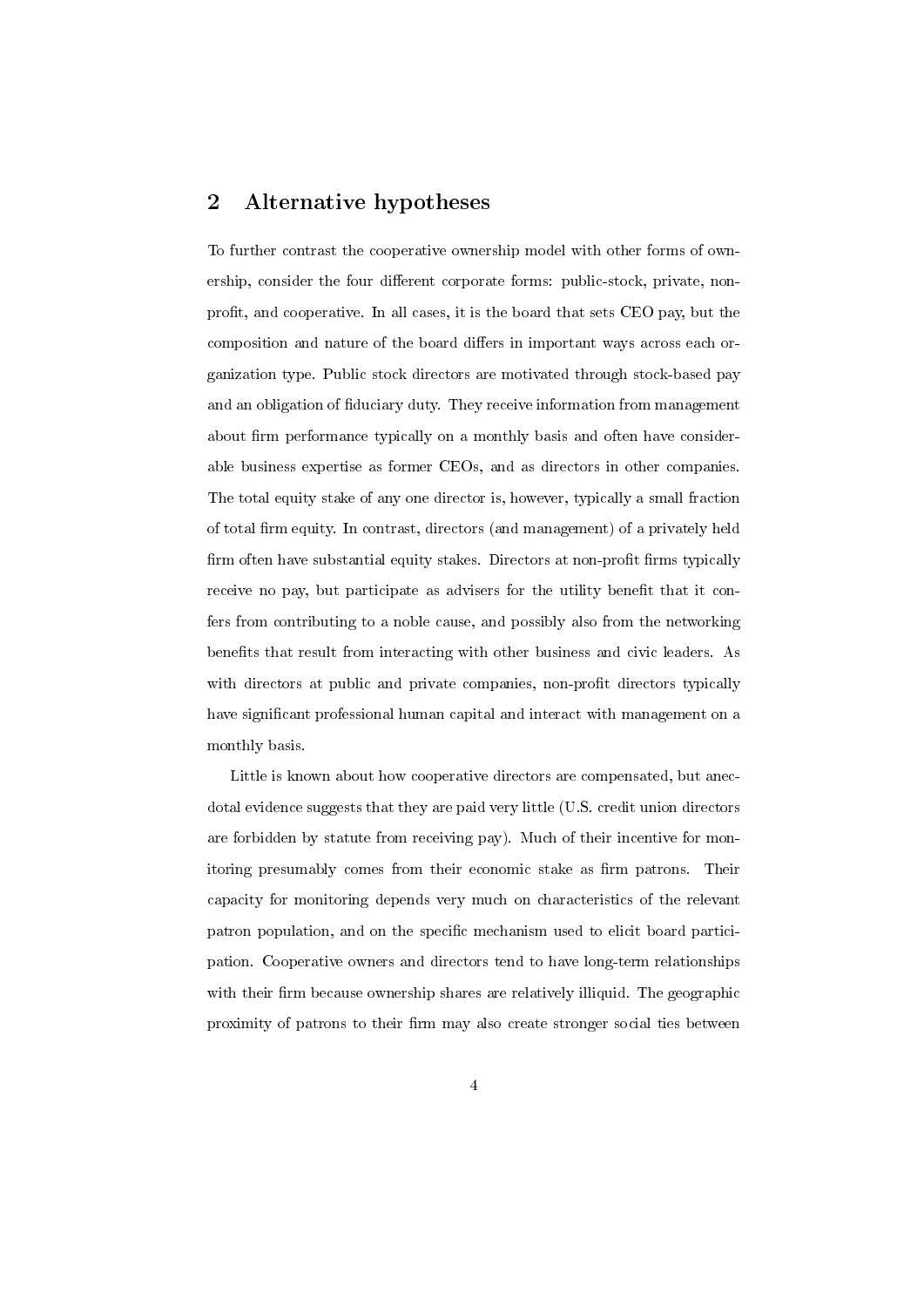management and owners.

These contrasts across corporate forms, together with those cited in our introduction, highlight differences in the information, incentives, and objectives of those who set CEO pay. How might these differences influence the use of performance-based pay in CEO compensation? We describe three alternative hypotheses, each that lead to the same outcome: less performance based pay. There are, however, measurable differences in the underlying structure that lead to this outcome and, to the extent possible, we try to interpret our empirical findings with these differences in mind.

## 2.1 Implicit Contracting

To the extent that there tends to be stable long-run relationships between owners and managers in cooperatives, we should observe greater reliance on implicit contracts. In this case, the manager behaves diligently in return for a reward provided that some given level of performance is observed. When discount rates are sufficiently low, first-best actions can be sustained even when performance is "subjective," or not externally verifiable (e.g., Bull, 1987; Baker, Gibbons, and Murphy, 1994). The contract is sustained through the continuation value of the relevant relationship. Strong social ties between management and directors can enhance the scope for this kind of implicit contracting. This effect should lead to less use of explicit ex ante incentives and greater reliance on subjective performance evaluation.

## 2.2 Action Observability

Because cooperative board members interact with management both in the boardroom, and as patrons, they potentially have more information about the production environment in which managers operate. From an agency perspec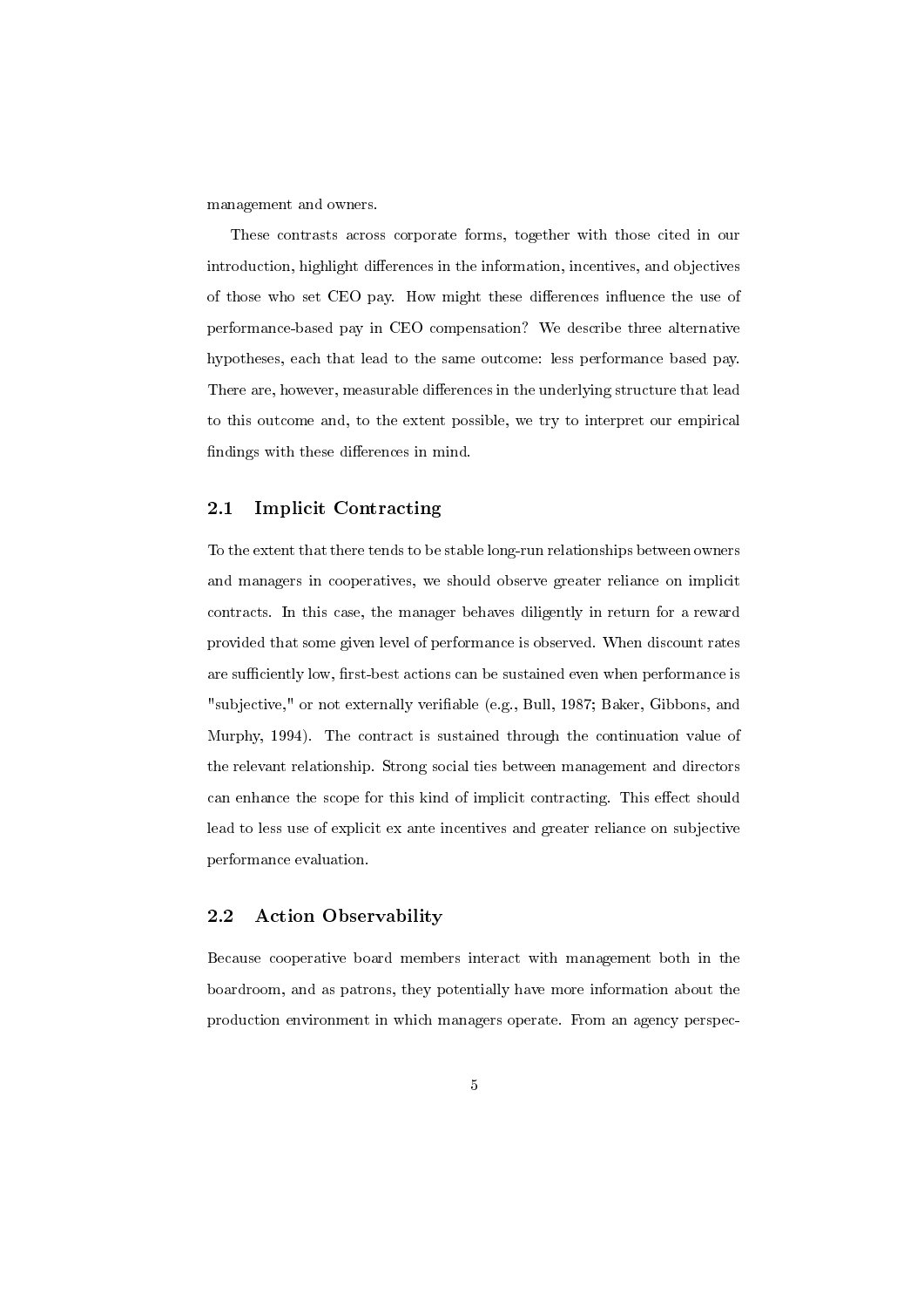tive, where performance-based pay is a contractual response to unobserved managerial actions, we can think of this information as improving observability of actions. There are at least two ways that this observability might lead to less performance based pay. First, it might allow for contracts based explicitly on how the manager behaves. When actions are well observed, rewarding noisy performance only adds risk to executive compensation (Holmström, 1979). In this sense, we should perhaps expect to see relatively detailed contracts that indicate ex ante how the manager is to behave, and less reliance on ex post performance incentives (Prendergast, 2002).

Second, to the extent that there is ex ante uncertainty about a manager's ability, close observability of actions in a multi-period context can limit the extent to which ex post performance incentives are time consistent. Suppose, for example, that there are two types of managers, high and low ability, and that it is only efficient for a firm to hire and keep high-ability managers. In a two-period model where there is potentially learning that occurs about the manager's ability level as a result of first-period outcomes, learning for sure that the manager is high ability after the first period will mean that the manager should be hired in the second period, regardless of firm performance. Observing actions well facilitates this learning. Crémer (1995) shows how this effect results in equilibrium lower powered ex ante incentive schemes.

## 2.3 Multiple missions

A cooperative firm maximizes patron welfare in a setting where patrons are not homogeneous in their preferences. Illiquidity in the market for ownership stake makes "exit" a costly option and results in strong influence pressures on the cooperative agenda. A natural consequence of this (forced) consensual governance mode possibly is that cooperative managers are requested to pursue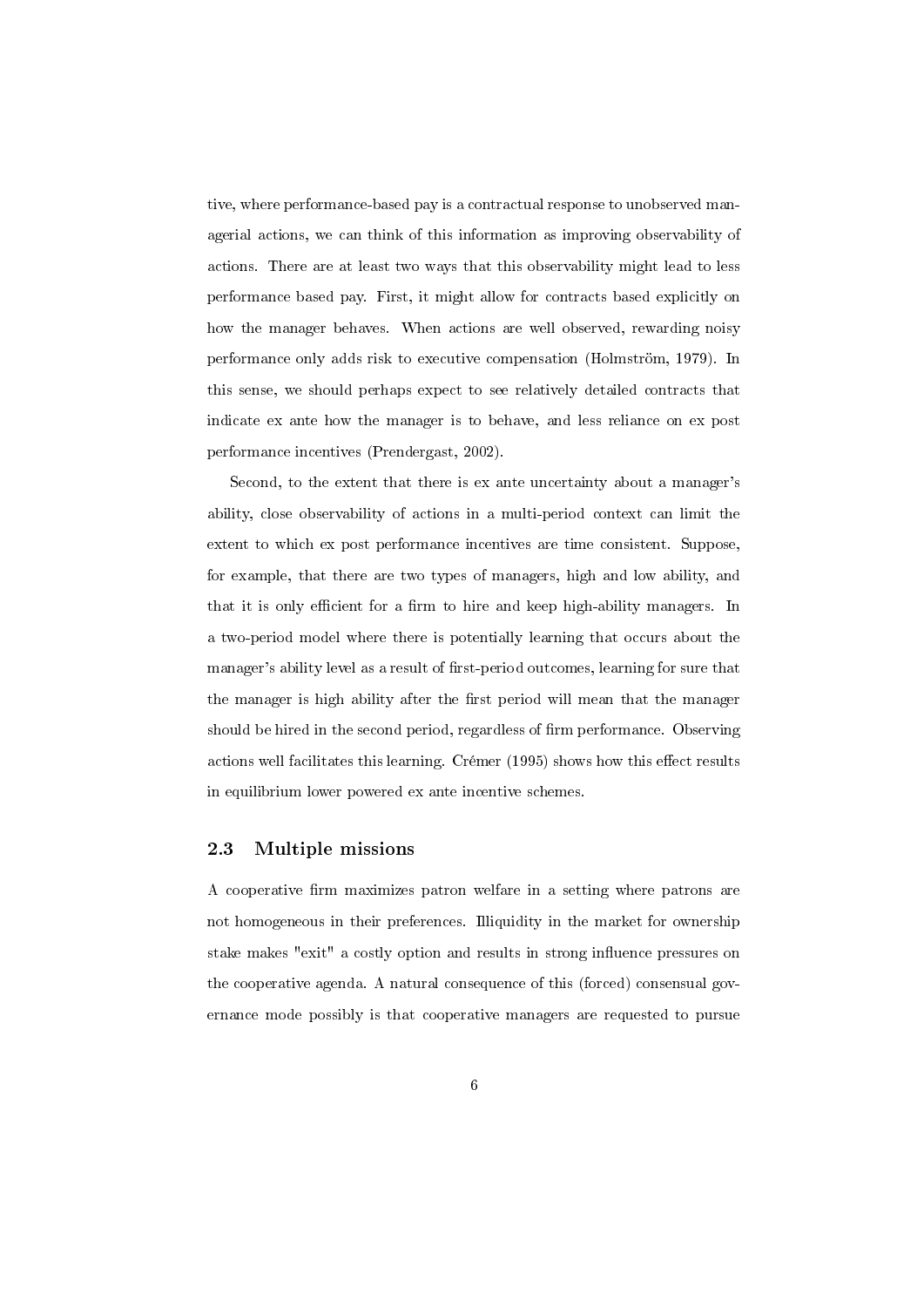several missions to please all "voices." While some accounting measures say cost of production, can be contracted upon easily, it may be difficult to reconcile explicit performance incentives for these measures with the interests of particular patron groups. For example, a dairy cooperative with small and large producer groups might achieve greater operational efficiency by attracting more large producers and terminating relationships with some or all of its small producers. In this case, incentives for operational efficiency are in direct conflict with (some) patron interests. In this context, an equilibrium outcome might be not to use explicit incentives at all.

# 3 Preliminary Evidence

Each hypothesis above suggests that the cooperative governance structure is likely to result in less reliance on explicit performance incentives. Under the action observability hypothesis, we expect this difference to be paired with greater reliance on explicit ex ante contracts over behavior (rather than performance). Under the implicit contracting hypothesis we expect to see greater reliance on subjective performance review, while under the multiple-mission hypothesis we expect to hear stories about multiple conflicting objectives of directors.

In this section, we briefly summarize how the structure of performance incentives varies across public-stock, privately-held, and non-profit organizations. We then contrast these observations with the results of 9 interviews focusing on CEO compensation and board practices in cooperative firms. While admittedly a small sample, our interviews reveal, with remarkable consistency across interviewees, that this group of cooperatives relies heavily on board discretion in rewarding CEO performance. Only in one instance was there any form of explicit ex ante performance incentives. The interviews also are generally consistent with the implicit contracting explanation for this outcome. We make the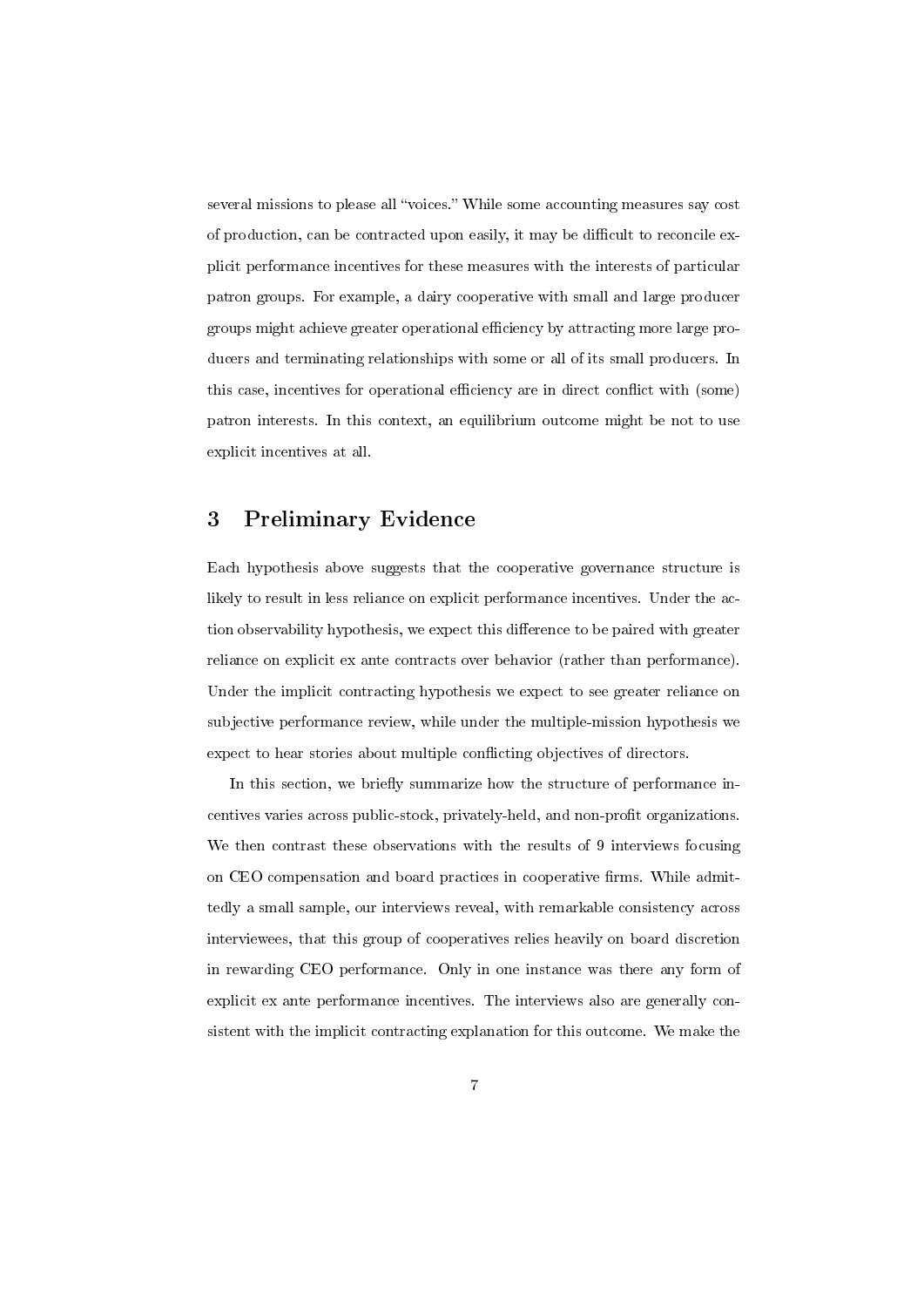case for this conclusion in this section, but, to serve as contrast, first we briefly describe the general structure of CEO pay in other types of organizations.

# 3.1 Public-Stock, Privately-Held and Non-Profit Corporations

Public-stock companies are of course unique in their ability to use stock-based incentives to motivate CEOs, but accounting-based measures are also used. Using data on 177 publicly traded firms covering the period 1996-1997, Murphy (1999) reports that "less than half of the companies use a single performance measure in their incentive plan; most companies use two or more measures." Moreover, median performance-based pay accounts for well over half of total median pay so that CEOs face considerable year-to-year variability in their compensation. Notably for our purpose, there is little or no discretionary pay-for-performance. According to Murphy (1999, p. 11), "One result that emerges... is that annual bonus contracts are largely explicit, with at most a limited role for discretion."

Although there is much less known about the structure of CEO pay in privately held companies, the existing evidence suggests greater reliance on equitybased compensation and higher powered incentives compared to public companies. A recent paper by Leslie and Oyer (2008) shows that base salary for CEOs at private-equity owned companies is on average 12% lower than at comparable publicly held companies, and equity stakes are much higher. Overall, a substantially larger share of total compensation is earned through variable pay. Private companies give more weight to subjectivity in determining CEOs' yearend bonuses; Murphy and Oyer  $(2003)$  find that "CEOs in private firms receive 11% more of their bonus based on subjective measures of individual performance than CEOs in public firms." However, only  $8\%$  (5% for public companies) of the privately held companies use a fully discretionary bonus to reward their CEO.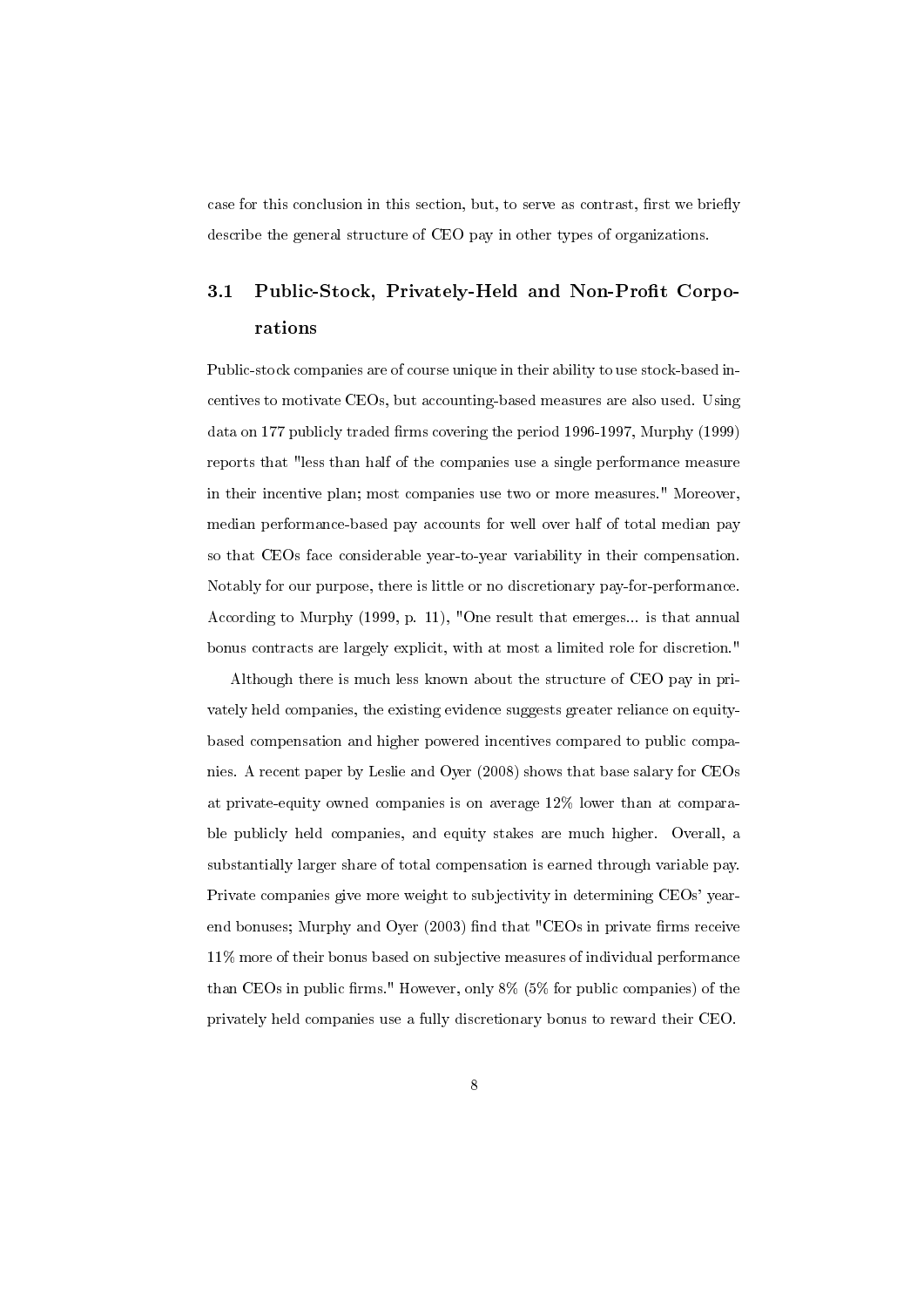Most studies of managerial incentives in non-profit organizations are found in the hospital sector. All of the studies that we are aware of do show that not-for-profit hospitals use lower-powered incentive schemes compared with forprofit hospitals. Base salary is significantly higher in not-for-profit hospitals, while bonus eligibility and bonus amount are significantly higher in for-profit hospitals (Ballou and Weisbroad 2003; Erus and Weisbrod 2003). Although notfor-profit hospitals are constrained from distributing profit to their managers, they are free to setup incentive schemes rewarding financial performance, cost effectiveness, and (perhaps more importantly) non-financial performance such as the quality of care. Although measuring the quality of care can be problematic in some circumstances, Ballou and Weisbrod (2003) show that well-defined proxies for such measures are used to determine CEO bonuses in non-profit hospitals. Overall, subjectivity seems to be absent from these compensation schemes.

Although cooperatives and not-for-profit corporations share many common organizational traits, a key difference is that not-for profit organizations do not have owners while cooperatives do. From a control-right standpoint, these organizations seem opposite. Although not-for-profit organizations have some defined objectives, the intended users of their services (e.g. low-income populations) do not sit on their supervisory board. Board members are usually benevolent "patricians" who derive some utility from supervising these organizations. Potentially a strong informational disconnection exists between the users and the board of directors of these organizations (who are not even elected by users).

In the case of cooperatives, patrons do own the organization, elect some of their peers to the board, and are in a privileged position to observe and monitor managerial operations. In the next section we report evidence suggesting that this difference leads to far less use of explicit performance-based pay, and much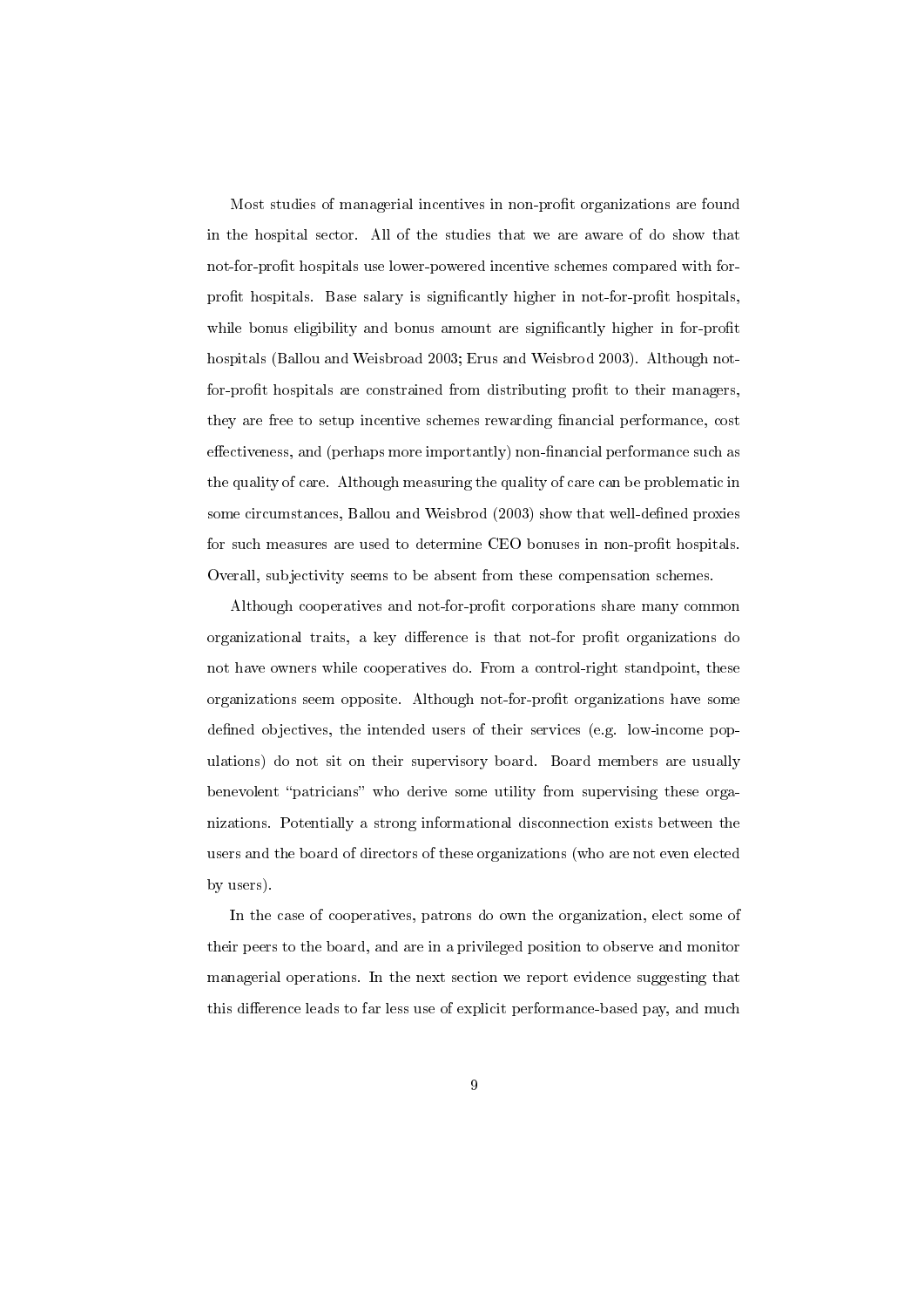more reliance on subjective performance evaluation.

### 3.2 Cooperative corporations

Empirical knowledge on managerial compensation in cooperatives is sparse and mainly anecdotal. In the only formal study of cooperative CEO compensation practices that we know of, King, Trechter, and Cobia (1998) report considerable use of end-of-year subjective performance evaluation, but say nothing about why this might be so. The interviews that we conducted feature three electricity distribution cooperatives, two retail grocery cooperatives, one taxi company, one credit union, and two agricultural cooperatives. From an organizational perspective, two of these firms are "worker" cooperatives, six are "consumer" cooperatives, and one is a "producer" cooperative. These were selected randomly, but of course the sample size is too small to draw any statistical inference about the relevant population. As we will see, however, there are indications of sharp differences in CEO compensation practices between cooperative and other (private, public, and non-profit) types of firms.

### 3.2.1 CEO Pay

Seven respondents reported no explicit pre-defined incentive clauses in their compensation package, but 8 indicated that they did receive a bonus based on the past years' performance. In one case, a respondent claimed that there was no performance reward at all, while in another case it was impossible for the respondent to identify the fraction of typical pay adjustments that could be attributed to performance versus cost-of-living. In all cases where there was some form of performance-based pay, the Board exercised considerable discretion in setting the bonus level.

Seven respondents also reported that their board used a compensation con-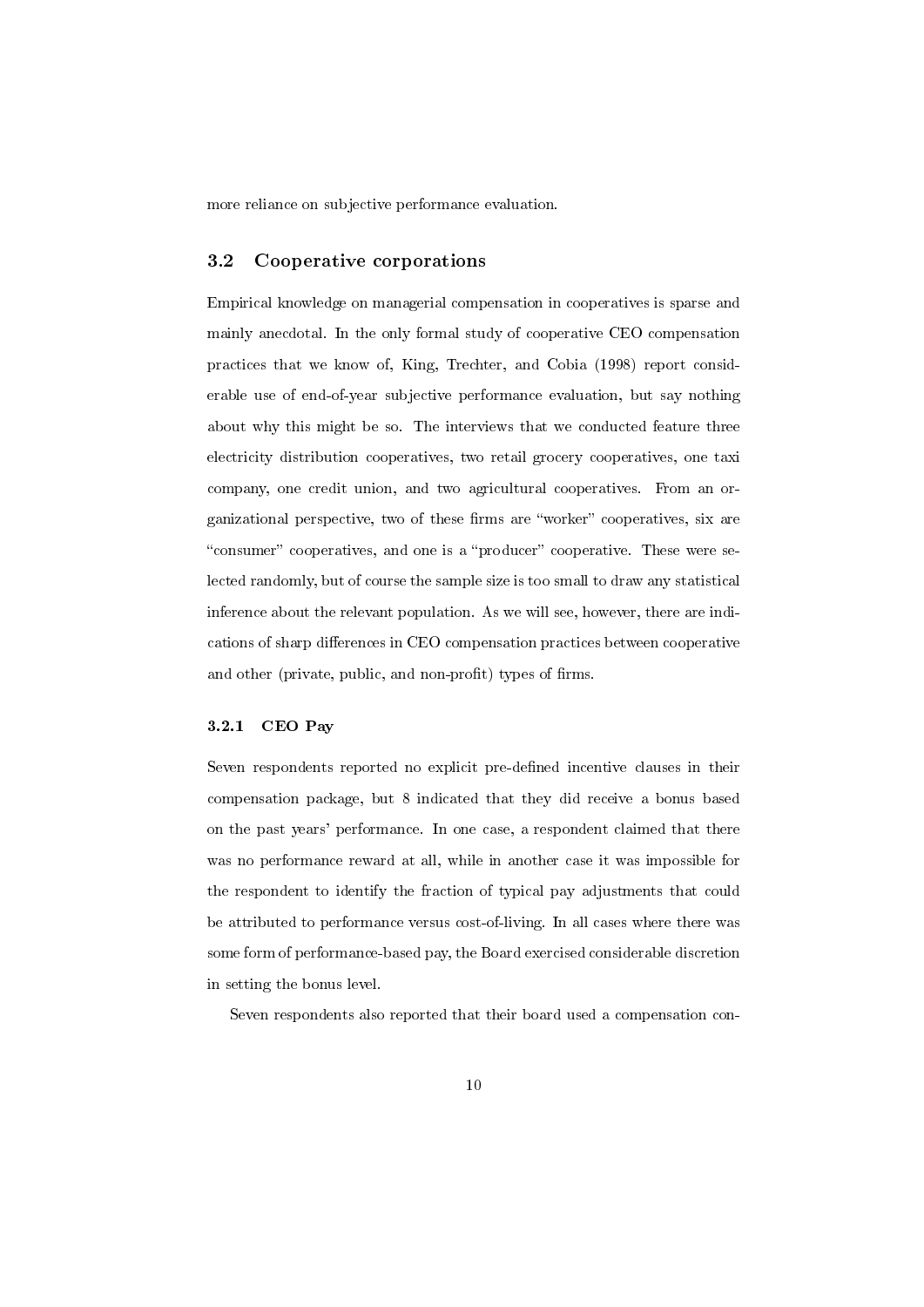sultant to advise on CEO pay. This simple fact arguably leads us to consider reasons other than ignorance (regarding compensation practices) to explain observed compensation patterns. In addition to the 9 firm interviews, we spoke with a compensation consultant who specializes in work with the banking sector, and credit unions in particular. This expert indicated that expected total compensation (including benefits) is lower in credit unions than in comparable size private banks, with base salary tending to be higher. This description is consistent with our interviews where several cooperative CEOs report that they earned substantially less than peer CEOs in comparable private companies.

### 3.2.2 CEOs and Directors

The CEO-Board relationship is key to each of our hypotheses. Accordingly, much of our interviews focused on how the CEO and Board interact. In one question, we assigned two potential roles to the Board, monitoring and advising, and asked respondents to indicate whether the Board saw itself playing one or both of these roles, and to what degree. All but one CEO perceived the board as being a stronger monitor than advisor. Most CEOs described monitoring as the key role of the board. Three CEOs described frustration with the lack of financial expertise of directors, one going so far as to say that "devising a strategy is not for the board, our business is too complex for them." At the same time, however, these same CEOs described their board as "acting as a liaison with the membership constantly providing feedback from members.

Several other questions were asked to elicit interaction intensity between CEO and Board members. Professional e-mails or phone communications between CEOs and at least one board member were reported to occur weekly in 6 instances. Face-to-face meeting with one or more board members between board meetings seems extremely common; two CEOs indicated to us that they have face-to-face meeting with one or more board members every day while such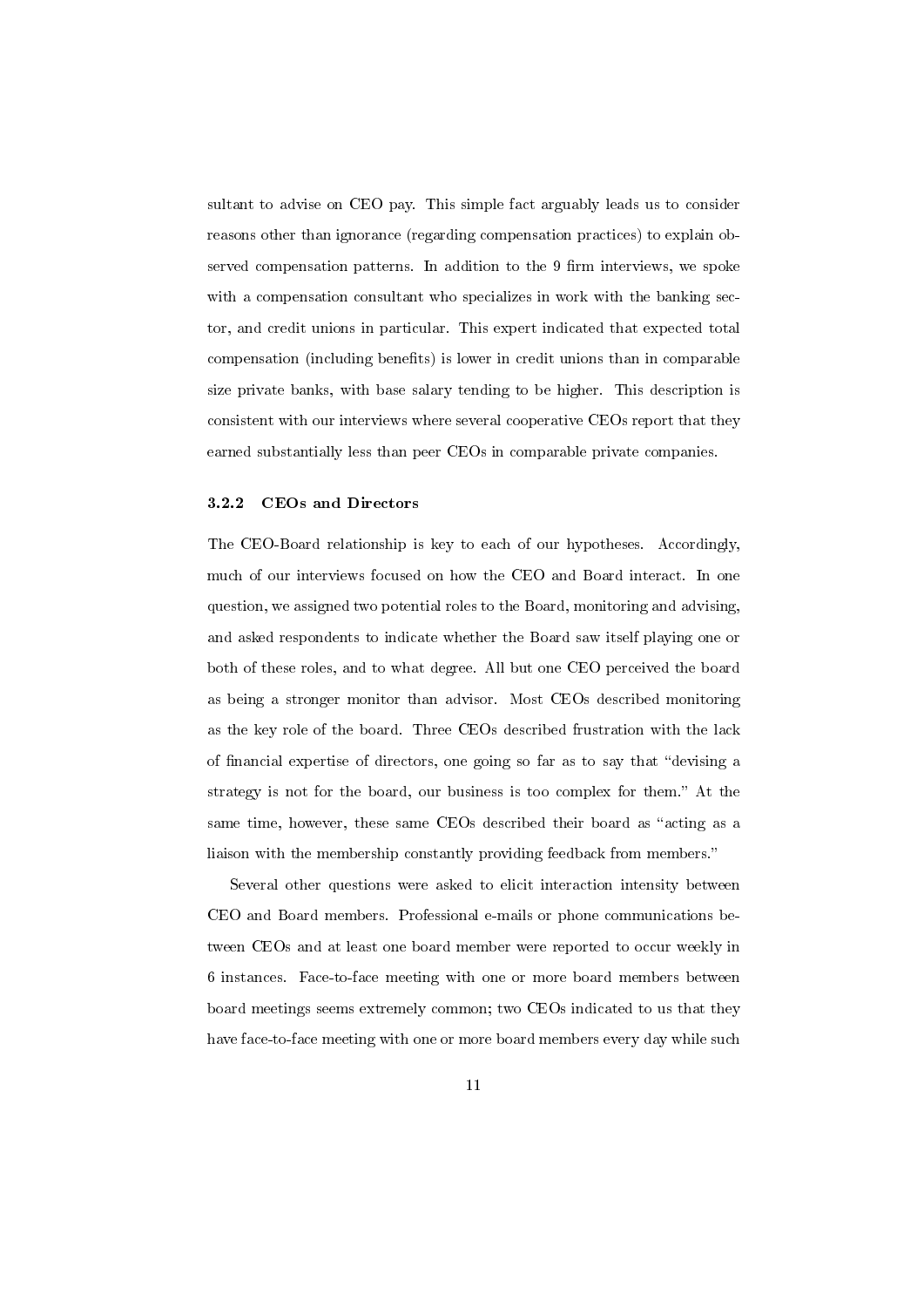encounters occur weekly for five other interviewees.

We also asked about social interaction. In all cases CEOs have occasional social interaction with board members outside of work hours. All reported knowing the names of Board members' spouses. In several cases, CEOs note that avoiding encounters with board members is "simply impossible because people live in the same town." Not surprisingly, all the CEOs also reported that their managerial teams interact with board members outside the board meetings. One interviewee noted that he uses caution when speaking with sta because of their relationship (either as family or neighbor) to board members.

#### 3.2.3 Missions Congruence

We asked several questions about "key indicators of performance" for the relevant firms, and the extent to which there may be disagreement within the Board and between the Board and Management on the relative weight that these indicators should be afforded in daily operations. In general, respondents had the relevant performance indicators, and their relative priority, top of mind (they were able to cite them immediately), and indicated little disagreement among all the relevant decision makers about these measures. In retrospect, however, we feel that we may have asked the wrong question if our intent was to elicit information about problems with "multiple missions." This sort of conflict is much more likely to arise in the context of decisions about firm strategy, rather than operations. It likely is not difficult to agree that, for a given strategy, the firm should minimize cost and maximize revenue, for example. Although we did not find much support for the multiple-mission hypothesis, future empirical work that probes more about strategic issues is needed before drawing firm conclusions.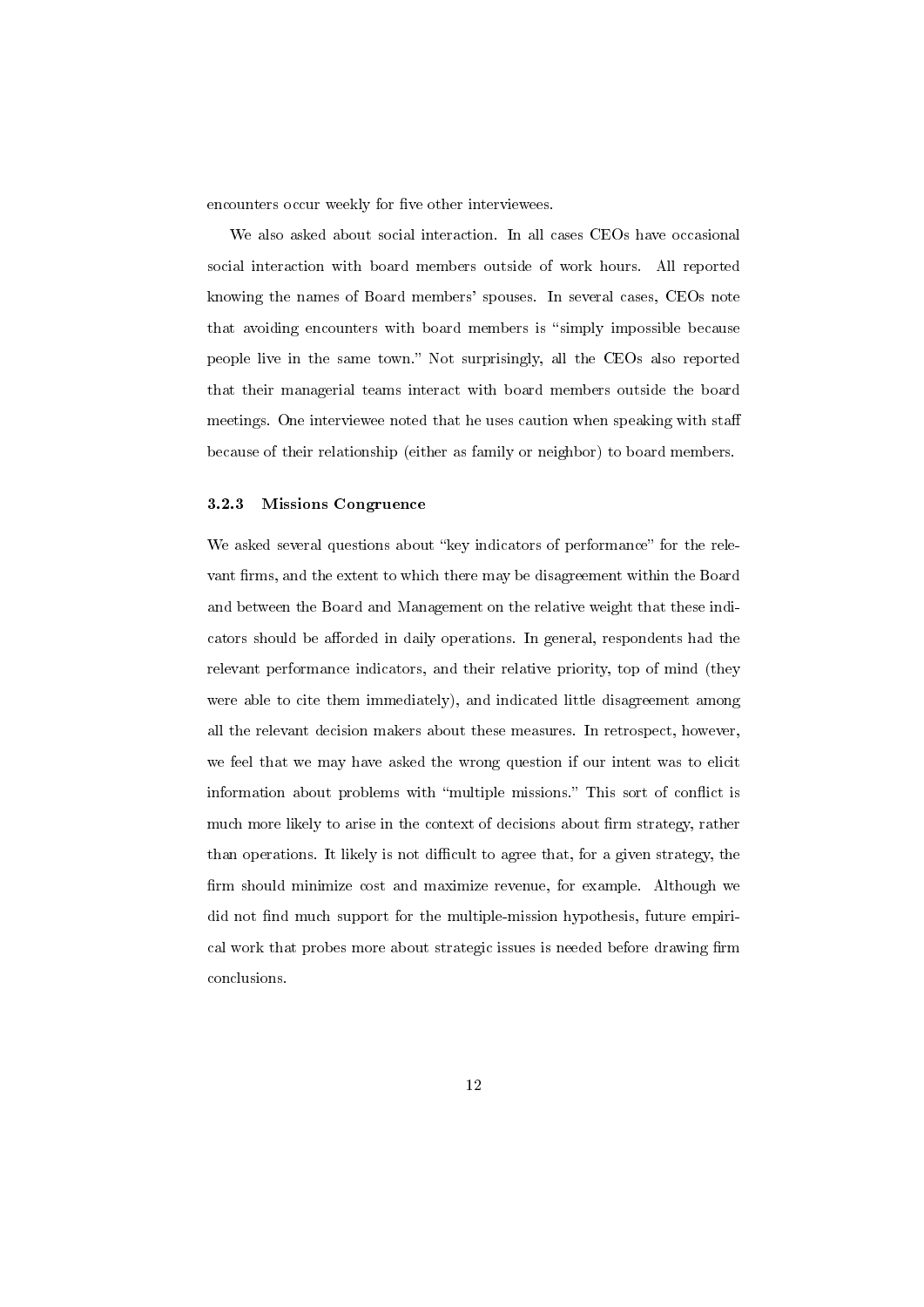# 4 Discussion

In summary, our interviews revealed strong indications that explicit ex ante performance-based pay for CEOs is uncommon in cooperative organizations, and that directors (and other owners) observe much of what management does. There is clearly intensive observability of managerial actions for this particular set of firms, potentially supporting the "action observability" hypothesis. However, under this hypothesis, we should expect detailed direction regarding managerial actions. All our interviews tend to indicate that this is not the case. Less than half our respondents indicated that there is a written employment contract between the firm and CEO, and cooperative managers enjoy considerable autonomy in devising the firm strategy. One possible explanation for this is that cooperative boards do not have a good grasp of the business and financial issues and thus do not know what the relevant actions are in a particular context.

Although the "directed-action" hypothesis does not appear to be an empirically sound explanation for lower powered incentives, a board's inability to commit to an arm's length relationship may play an important role as well. In this case, well-informed boards are more inclined to forgive poor results when it is known that the relevant CEO is a good fit for the organization. This perspective suggests that we should expect lower powered incentive schemes, and, arguably, less CEO turnover in cooperatives. One shortcoming of this interpretation in the cooperative setting is that it strongly relies on contractible performance measures in a context where such measures seem seldom to be used.

Our interviews clearly point to the importance of implicit contracting and subjective performance evaluation. The relevant parties are engaged in repeated interaction and explicitly describe their performance evaluation systems (when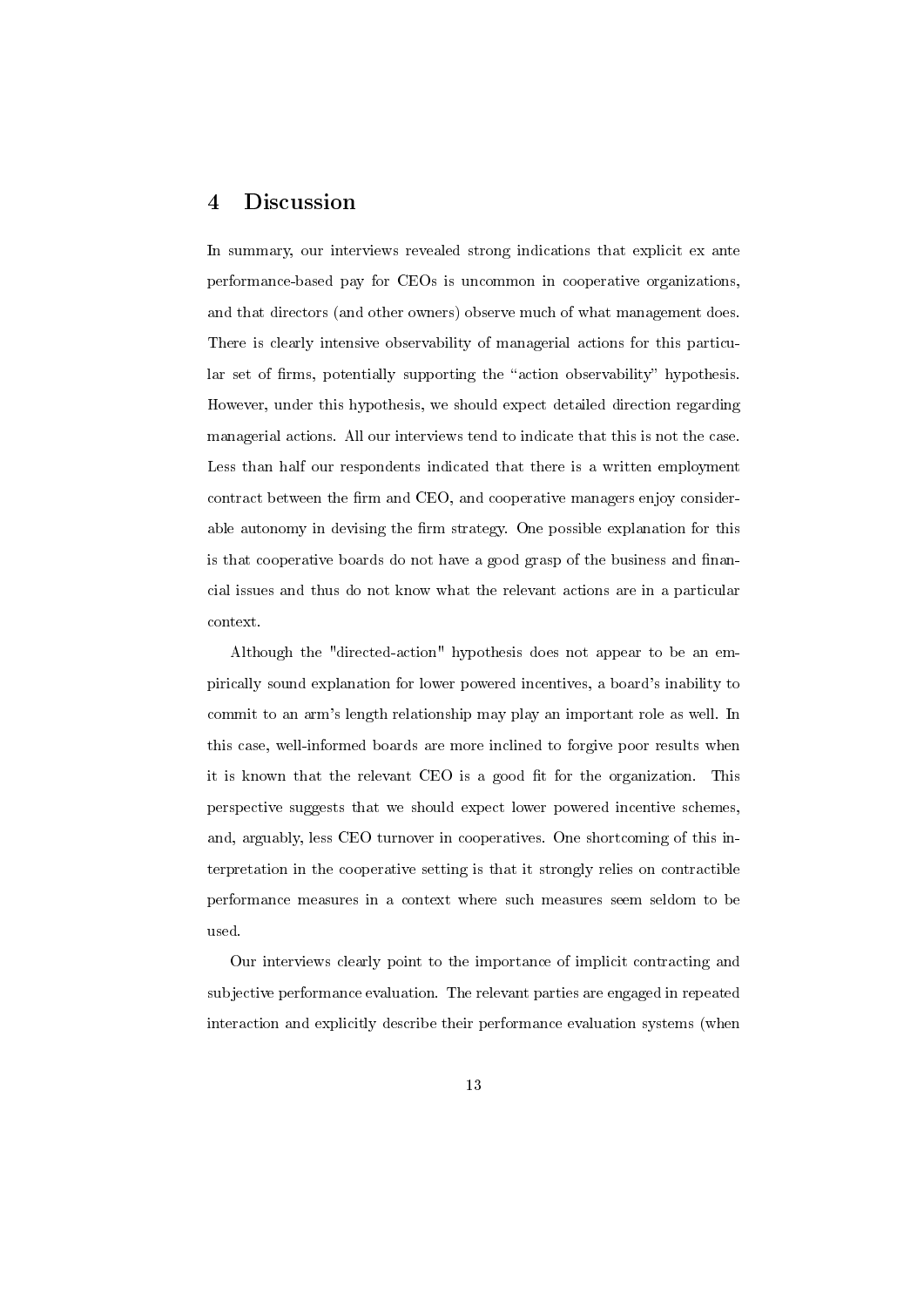they exist) as subjective and discretionary. From a theoretical perspective, this result provides support for the notion that implicit incentives substitute for formal performance based pay.

These findings and observations suggest a number of directions for future research. Perhaps most important is the need to corroborate our findings and to build more precise hypotheses that can be formally tested. The data we report on is suggestive, but there are too few observations, and the responses are too qualitative for formal testing. We also value in seeking better information about how managers and board members in cooperative firms determine strategic direction. Most existing research on cooperative firms takes a "black-box" approach to firm behavior, reducing cooperative governance into a summary objective function (e.g., profit per worker in the case of worker cooperatives). While useful for some purposes, this approach ignores the unique control and residual return structure that characterizes cooperatives and that likely influences behavior. To the extent that CEO pay structures are intended as "directives" from the Board, clearly the cooperative firm operates under a different directive though it is still unclear which one (or more).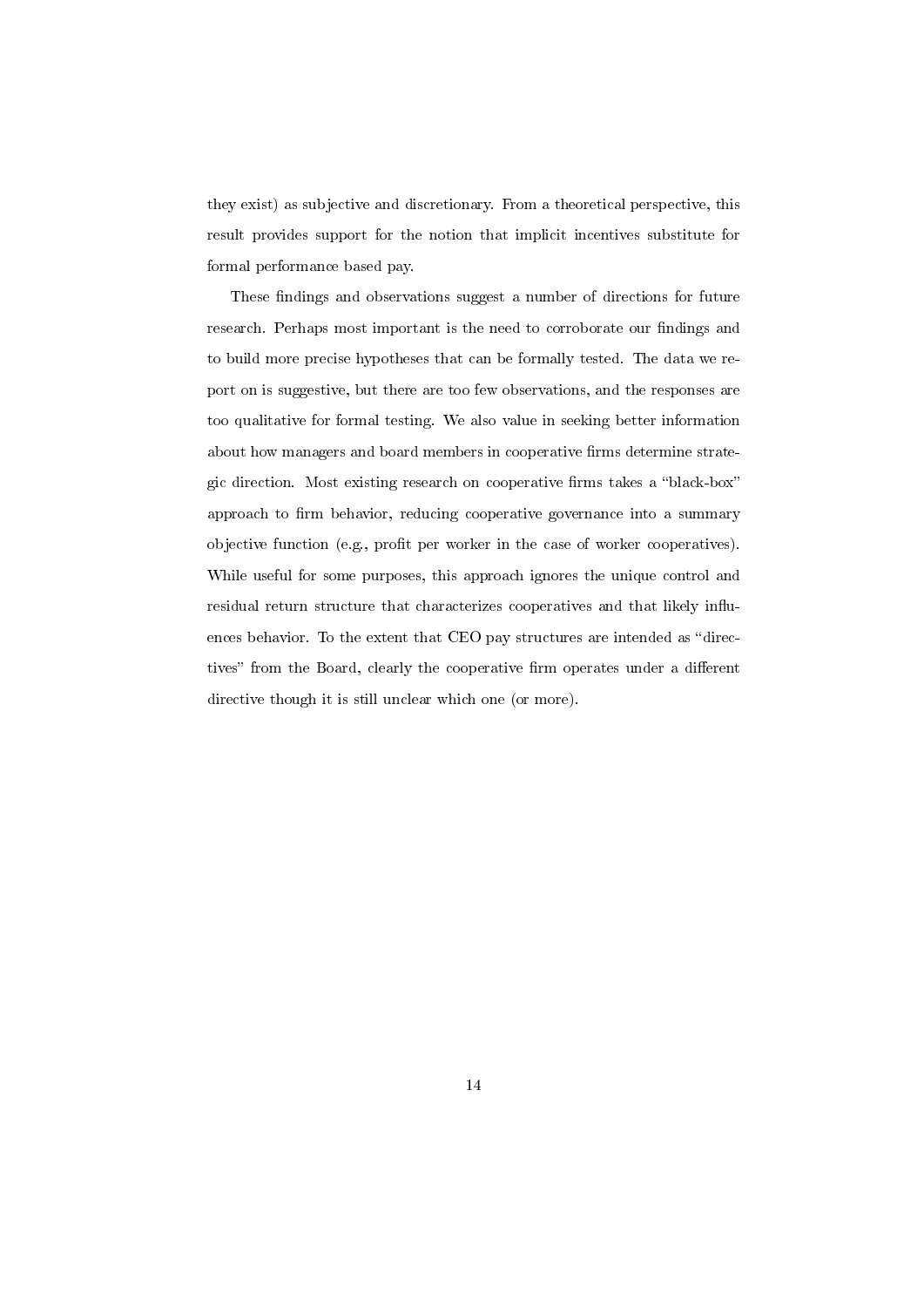## References

- [1] Baker, G., R. Gibbons, and K. Murphy. 1994. "Subjective Performance Measures in Optimal Incentive Contracts." Quarterly Journal of Economics, 109(4), 1125-56.
- [2] Ballou, J., and B. Weisbrod. 2003. "Managerial rewards and the behavior of for-profit, governmental, and nonprofit organizations: evidence from the hospital industry." *Journal of Public Economics* 87:1895-1920.
- [3] Bull, C. 1987. "The Existence of Self-Enforcing Implicit Contracts." Quarterly Journal of Economics 102(1):147-59.
- [4] Crémer, J. 1995. "Arm's Length Relationships." Quarterly Journal of Economics  $110(2)$ :275-296.
- [5] Erus, B., and B. Weisbrod. 2003. "Objective functions and compensation structures in nonprofit and for-profit organizations: Evidence from the "mixed" hospital industry." In E. Glaeser, ed. The Governance of Notfor-Profit Firms. Chicago IL: University of Chicago Press, pp. 117-42.
- [6] Holmström, B. 1979. "Moral Hazard and Observability." Bell Journal of Economics 10(1):74-91.
- [7] King, R., D. Trechter, and D. Cobia. 1998. Executive Compensation in Minnesota, North Dakota, and Wisconsin Cooperatives: A Follow-Up Study." Journal of Cooperatives 13.
- [8] Leslie, P., and P. Oyer. 2008. "Managerial Incentives and Value Creation: Evidence from Private Equity. Working paper, GSB, Stanford University.
- [9] Murphy, K. 1999. "Executive Compensation." In Ashenfelter, O., Card, D., ed., Handbook of Labor Economics, Elsevier Science North Holland.